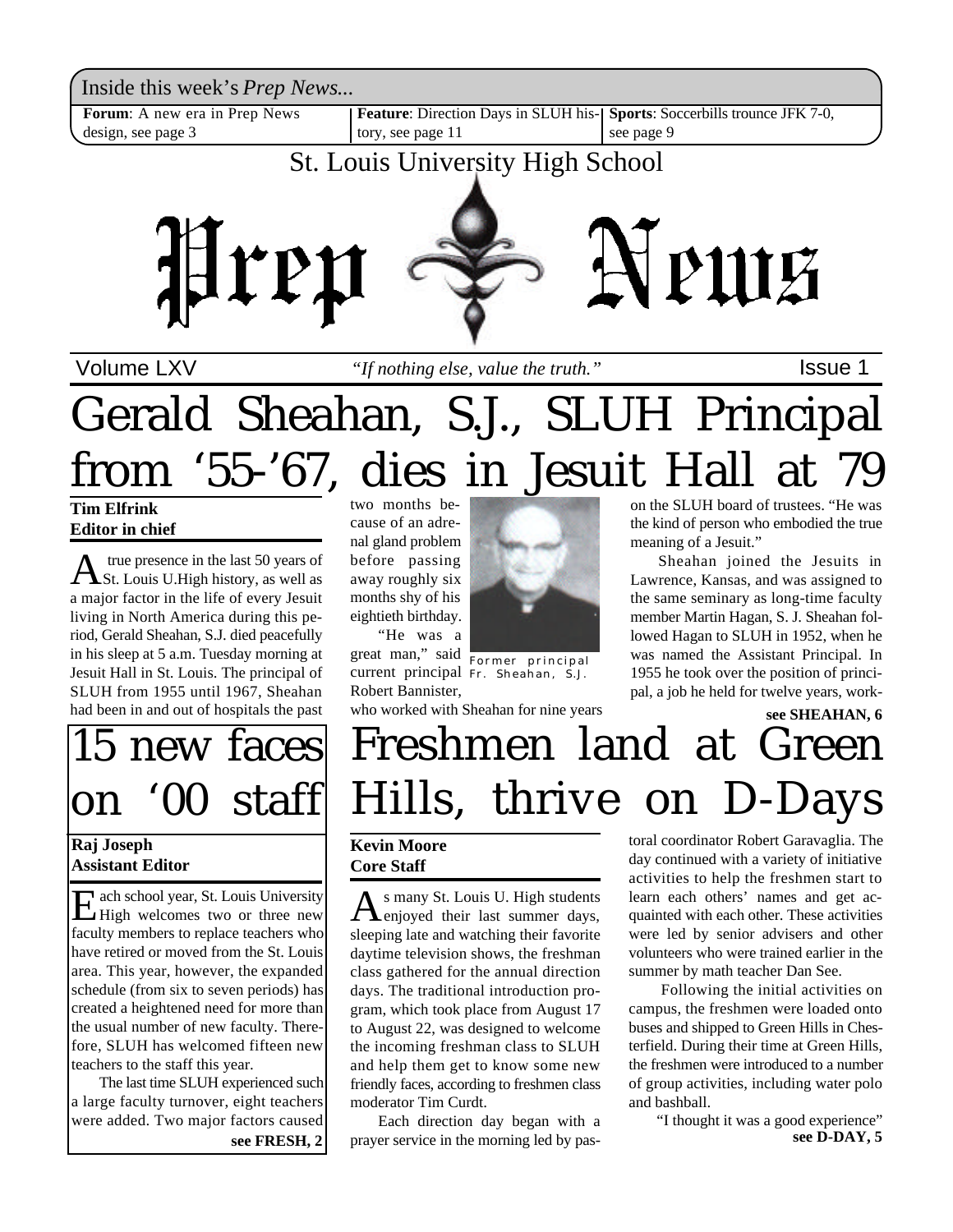### **News** September 1, 2000

## NHS rakes it in with used book sale

#### **Andy Nielson Reporter**

L ast Monday, bleary-eyed juniors and seniors trooped into school as early as 9:00 a.m. for the book sale. Walking sleepily down the fresman hallway toward the cafeteria with blank checks in hand, they were faced with a decision: new or used books?

To the left was the student commons, where the National Honors Society used book sale was under way. Led by senior NHS president Ben Gray and new moderator Jean Elliot, the NHS offered used books at discount price to benefit charity.

From Monday to Wednesday, Gray and a team of about ten other NHS members guided students to the appropriate books. Students redeemed their vouchers from the NHS book sale at the end of

#### FRESH

#### (from 1)

this turnover: the relocation of large numbers of Jesuits and retirements or movings, and the addition of new programs.

Principal Dr. Robert Bannister cited several reasons for the large number of replacements this year. First, the administration needed to replace faculty who had retired or moved. The administration also felt the need to hire new teachers in an effort to lower the student-teacher ratio for many departments.

 Once qualified applicants for a particular job opening are identified, they are invited for an interview with a panel that includes Bannister, Assistant Principal Art Zinselmeyer, Dean of Students Eric Clark, the department chair of the department to which the applicant is applying, and President Father Paul Sheridan, SJ. According to Bannister, they typically look for applicants with the "intellectual capacity to challenge students and continue the program, human relation skills, and [a belief] in and [willingness to] follow Jesuit philosophies and give their energies."

From this search, 15 new teachers

school last year for credit on used books. Though the different books come in a variety of conditions, the deflated cost draws many to the used book sale.

Elliot was very impressed with the organization of the NHS members.

 "Ben Gray was the first person I met, and he was the right person to get to know." Gray, who coordinated the event, worked from 7:30 to noon with the other members to help the sale run smoothly.

NHS members directed potential buyers to the books they needed, and settled credit accounts from the donations to the NHS.

The only downside to the used book sale was that the supply of books ran out early.

"Most of the language books sold quickly, but we still have pretty many English and algebra books left," Gray said. Gray and Elliot both reported success, selling a total of 1,639 books and taking in \$32,770. This cash figure is preliminary, however, as the students' credits have not yet been subtracted. The NHS plans to donate the money to Honduras Project, Diabetes Walk, and the Caroline Mission, among others.

At the end of freshman hallway was another book-buying alternative, the cafeteria, where a maze of tables laden with books presented themselves to the new students. The students could buy anything from textbooks to a wide variety Junior Billiken merchandise.

Kathy Hylla, the director of the new book sale, worked throughout the summer with Karen Troll, who ordered the books, gathered and stored the books for the upcoming sale.

> Hylla coordinated the physical set up **see ROBBERY, 6**

were hired. Theology, a department whose needs expanded with the new five-daysa-week schedule, added Randy Rosenberg and Tim Chik full-time, while Tom Finan will teach two sections of junior Theology and two sections of freshman history.

Another department whose needs expanded with the addition of the fullyear, three-days-a-week freshman history requirement, Social Studies also added Bonnie Laughlin, David Barton, Peter Cerneka, and Finan.

Kevin Nelstead and Kent Kerschenski are new in the Science department, where they will help ease the strain of the sections added with the new full-year mandatory freshman biology class.

Other new additions include Jean Elliott in Mathematics, Miles Grier in English, and Tim Rittenhouse, who will teach and assist with computers and technology.

Finally, the yearly influx of Alum Service Corps Volunteers—graduates of Jesuit schools who have volunteered a year of service at one of the high schools in the Missouri Province—jumped from two to three. Adam Conway, class of '93 and Harvard graduate, will teach in the English department; Ken Ferrigni, class of '93 and Washington University graduate, will work in the Theater department; and Ryan Smith, a graduate of Rockhurst High School and Yale University, will work in the Science department.

Bannister expressed his confidence in the new hires and noted of their varied histories, "Everyone has a unique background."

One benefit of the addition of so many new teachers to the faculty is that the student-teacher ratio has been lowered. The average number of students that a teacher instructs during the day has dropped from about 110 to 95. Peggy Pride, chairperson of the Social Studies department, said that the reduction in class size "benefits both teacher and student."

Pride added that since freshmen history classes are now three days a week for the entire year, instead of five days a week for one semester, the addition of new "young faces" was necessary.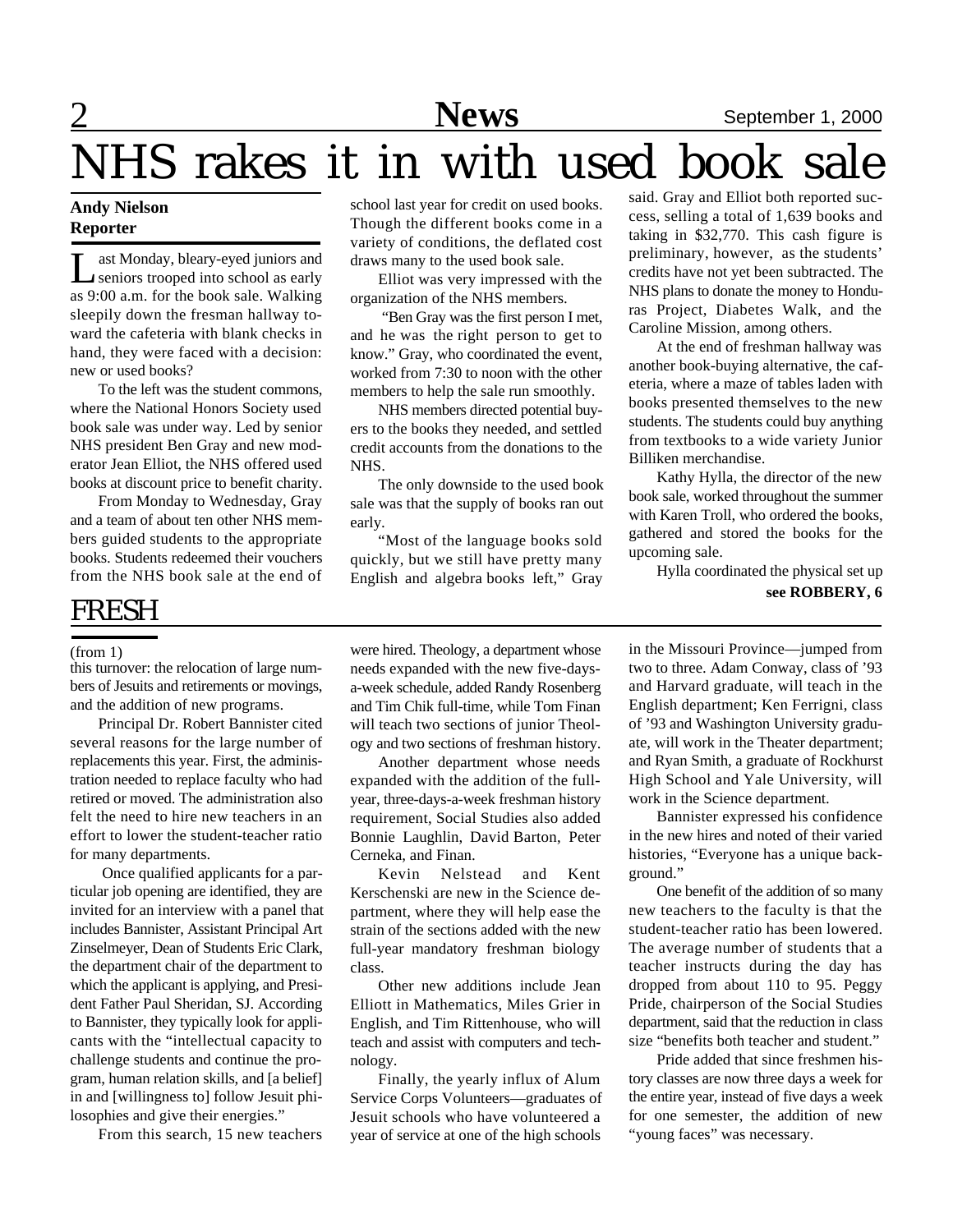### September 1, 2000 **News** 3

# SLUH staff, alums lead Upward Bound

#### **Tom O'Brien Core Staff**

U pward Bound, a program designed<br>to help rising eighth-graders to help rising eighth-graders strengthen basic skills, had another successful summer, according to principal Chuck Hussung.

Hussung has been working in the Upward Bound program for the past thirteen years. "I think that what I like most about the Upward Bound program is seeing students gain skills through studying and as a consequence gain confidence in their intelligence." Among other reasons that Hussung keeps returning to the program is being able to watch kids from all around St. Louis come together and make friends. The most rewarding thing for Hussung, however, is figuring out how to meet a critical need. "It's something that makes working this job very satisfying, and I have a lot of fun doing it ."

Serving graduates of the seventh grade, Upward Bound lasts for five weeks, and students attend five classes a day from 8:00 in the morning until 2:30 in the afternoon. Students are nominated by their grade school teachers or principals for a variety of reasons: they may not be living up to their potential in the classroom, they may need extra work in one or more

#### POLICY

#### (from 3)

but they will not skew the author's original intent. Also, the editors reserve the right to withhold from publication any submission if it is deemed vulgar, tasteless, or otherwise inappropriate.

Any author wishing to have a letter published must submit it by 4:00 p.m the Wednesday before the letter is to be published.

Letters can be given to any *Prep News* editor or moderator. In addition, letters can be mailed to the *Prep News*, courtesy of St. Louis University High School, 4970 Oakland Ave., St. Louis MO, 63110 or e-mailed to prepnews@sluh.org.

subjects, or they may need to experience a college prep high school atmosphere to help them with their impending high school decision. Students must take an entrance exam in order to be accepted into the program.

"Upward Bound is not necessarily for students who are getting straight A's and it isn't for students who are getting straight D's either," says Mr. Hussung, "It is for students who should be doing better than they have been."

While the majority of the students who are involved in the program attend suburban Catholic grade schools, Upward Bound was originally aimed at students from schools in the city. In recent years there has been a push to include more of these students.

Although Upward Bound is not formally affiliated with SLUH, a number of its teachers are faculty members and alumni. From the SLUH English Department, Tim Curdt has taught Study Skills and St. Louis History for five years and Steve Missey has taught Creative Communications for six. Current Alum Service Corps teacher Ken Ferrigni spent his first year in the program teaching the Literature class. John Shen, class of '98 and another first-year Upward Bound teacher, taught Math. Barbara Mueller, an elemetaryschool teacher from Seven Holy Founders, rounded out the staff, teaching Grammar and Composition.

Mr. Curdt who has been working the program for the last five years cites the interaction with his fellow staff as a big reason he works upward bound. Curdt says that it is "a treat working with seventh graders for five weeks, and it is a treat to work with them for only five weeks."

Curdt also "enjoys watching seventh graders being introduced to a whole new way of approaching their studies, learning, and the world."

There are also six recent graduates of SLUH who serve as counselors, including Nathan Tower, class of 2000. Counselors are responsible for keeping track of students' homework, grading assignments for the classes, and running the recreation portion of the program.

Tower said of his first summer at Upward Bound, "It was a learning experience for me as well as the participants."

Gradutating from the Upward Bound program doesn't necessarily guarantee admission to SLUH after eighth grade. However, ten to fifteen Upward Bound graduates each year are accepted into SLUH.

### SLUH Band Swings Summer

#### **Ryan Vilbig Reporter**

**M** usic was in the air this past summer,<br>as a group of eight Musicbills performed throughout St. Louis County in municipal parks with the Dave Sinclair Youth Swing Band.

Led by SLUH band director Brian Mueller, the ensemble included several graduated seniors, as well as current seniors Andy Gilfoil, Andy Melenbrink, Mike Nye, Ryan Vilbig, and junior Josh Saleem. The group was also joined by drummer Josh Costello from JFK High School and vocalist Lesley Beck from Nerinx Hall.

The group debuted its "Swing and

Sinatra" show at the Ballwin Days fair in Vlassis Park. The band's summer schedule also included concerts in various parks around the St. Louis area.

Band members enjoyed the opportunity to perform as professional musicians and learned a great deal from the experience. "I had fun playing with the Dave Sinclair Youth Swing Band because it gave me a greater appreciation for swing music and made me realize how much work goes into a live performance," said Senior Andy Melenbrink, "not to mention the sixty dollars that I made for each show."

The band plans on reuniting next summer for another set of municipal parks performances.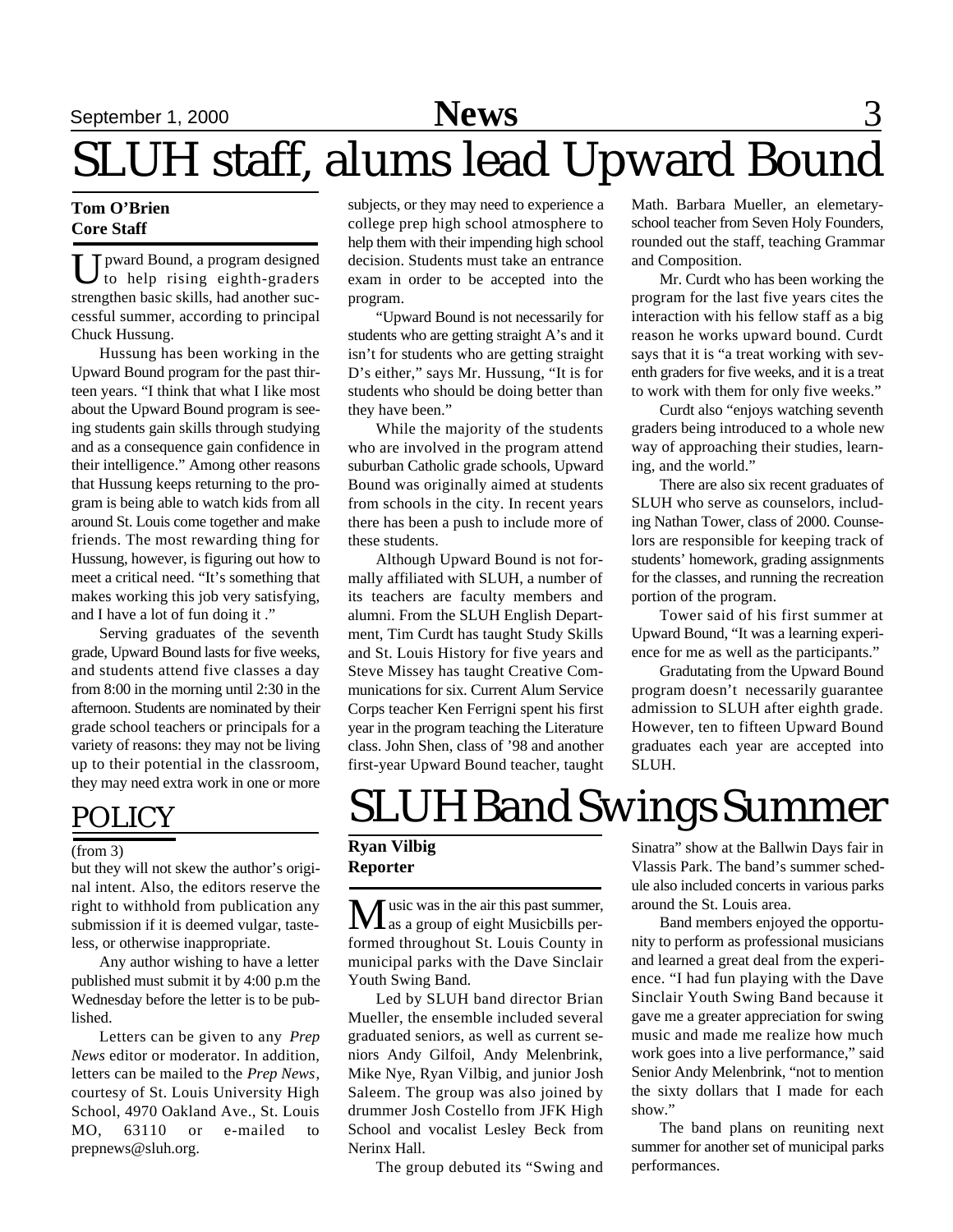### SLUH staff, alums lead Upward Bound

#### **Tom O'Brien Core Staff**

U pward Bound, a program designed<br>to help rising eighth-graders pward Bound, a program designed strengthen basic skills, had another successful summer, according to principal Chuck Hussung.

Hussung has been working in the Upward Bound program for the past thirteen years. "I think that what I like most about the Upward Bound program is seeing students gain skills through studying and as a consequence gain confidence in their intelligence." Among other reasons that Hussung keeps returning to the program is being able to watch kids from all around St. Louis come together and make friends. The most rewarding thing for Hussung, however, is figuring out how to meet a critical need. "It's something that makes working this job very satisfying, and I have a lot of fun doing it ."

Serving graduates of the seventh grade, Upward Bound lasts for five weeks, and students attend five classes a day from 8:00 in the morning until 2:30 in the afternoon. Students are nominated by their grade school teachers or principals for a variety of reasons: they may not be living up to their potential in the classroom, they may need extra work in one or more

#### POLICY

#### (from 3)

but they will not skew the author's original intent. Also, the editors reserve the right to withhold from publication any submission if it is deemed vulgar, tasteless, or otherwise inappropriate.

Any author wishing to have a letter published must submit it by 4:00 p.m the Wednesday before the letter is to be published.

Letters can be given to any *Prep News* editor or moderator. In addition, letters can be mailed to the *Prep News*, courtesy of St. Louis University High School, 4970 Oakland Ave., St. Louis MO, 63110 or e-mailed to prepnews@sluh.org.

subjects, or they may need to experience a college prep high school atmosphere to help them with their impending high school decision. Students must take an entrance exam in order to be accepted into the program.

"Upward Bound is not necessarily for students who are getting straight A's and it isn't for students who are getting straight D's either," says Mr. Hussung, "It is for students who should be doing better than they have been."

While the majority of the students who are involved in the program attend suburban Catholic grade schools, Upward Bound was originally aimed at students from schools in the city. In recent years there has been a push to include more of these students.

Although Upward Bound is not formally affiliated with SLUH, a number of its teachers are faculty members and alumni. From the SLUH English Department, Tim Curdt has taught Study Skills and St. Louis History for five years and Steve Missey has taught Creative Communications for six. Current Alum Service Corps teacher Ken Ferrigni spent his first year in the program teaching the Literature class. John Shen, class of '98 and another first-year Upward Bound teacher, taught Math. Barbara Mueller, an elemetaryschool teacher from Seven Holy Founders, rounded out the staff, teaching Grammar and Composition.

Mr. Curdt who has been working the program for the last five years cites the interaction with his fellow staff as a big reason he works upward bound. Curdt says that it is "a treat working with seventh graders for five weeks, and it is a treat to work with them for only five weeks."

Curdt also "enjoys watching seventh graders being introduced to a whole new way of approaching their studies, learning, and the world."

There are also six recent graduates of SLUH who serve as counselors, including Nathan Tower, class of 2000. Counselors are responsible for keeping track of students' homework, grading assignments for the classes, and running the recreation portion of the program.

Tower said of his first summer at Upward Bound, "It was a learning experience for me as well as the participants."

Gradutating from the Upward Bound program doesn't necessarily guarantee admission to SLUH after eighth grade. However, ten to fifteen Upward Bound graduates each year are accepted into SLUH.

### SLUH Band Swings Summer

#### **Ryan Vilbig Reporter**

usic was in the air this past summer,  $\perp$  as a group of eight Musicbills performed throughout St. Louis County in municipal parks with the Dave Sinclair Youth Swing Band.

Led by SLUH band director Brian Mueller, the ensemble included several graduated seniors, as well as current seniors Andy Gilfoil, Andy Melenbrink, Mike Nye, Ryan Vilbig, and junior Josh Saleem. The group was also joined by drummer Josh Costello from JFK High School and vocalist Lesley Beck from Nerinx Hall.

The group debuted its "Swing and

Sinatra" show at the Ballwin Days fair in Vlassis Park. The band's summer schedule also included concerts in various parks around the St. Louis area.

Band members enjoyed the opportunity to perform as professional musicians and learned a great deal from the experience. "I had fun playing with the Dave Sinclair Youth Swing Band because it gave me a greater appreciation for swing music and made me realize how much work goes into a live performance," said Senior Andy Melenbrink, "not to mention the sixty dollars that I made for each show."

The band plans on reuniting next summer for another set of municipal parks performances.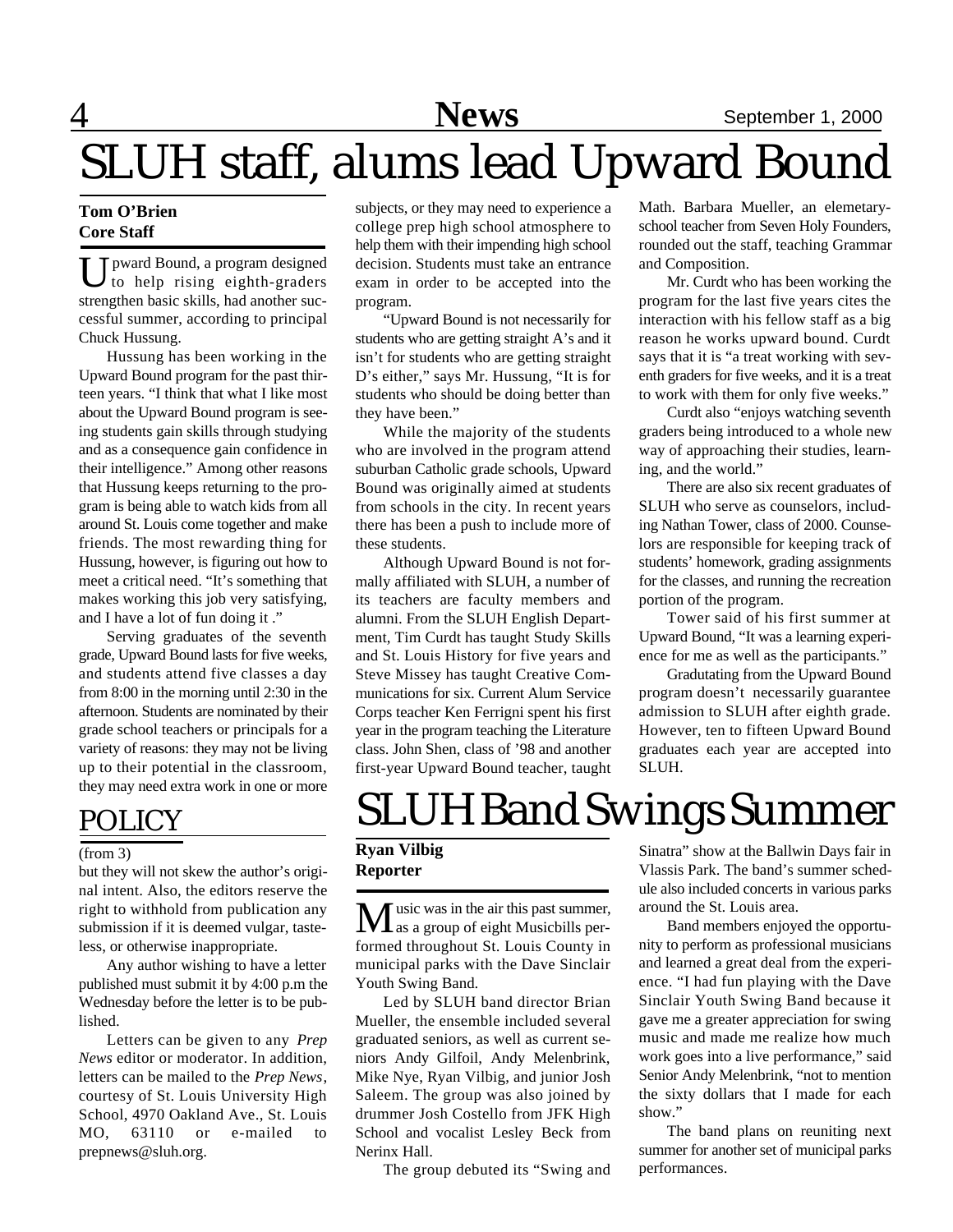### September 1, 2000 **News** 5

# OEC starts service project on Chubb Trail

#### **Drew Niermann Core Staff**

K nown more for its rugged trips to<br>
Various locales, the Outdoor Ex- $\blacktriangleright$  nown more for its rugged trips to perience Club had a busy summer doing service work.

Club Moderator Patrick Zarrick feels "service to our environment is as vital as the usage and enjoyment of it." As a result, for the last few years the OEC has done several projects with St. Matthew's parish and the county parks.

With this in mind, the OEC once again decided to take part in a service project with the St. Louis County Parks Department. The project was coordinated with Rams Community First, a program which promotes service to youth from around the St. Louis area; in return, the club received several Rams tickets.

Early in June the OEC began their project at the Chubb Trail: helping to

### D-DAY

#### (from 1)

said freshman Tim Wahl. "We got to meet new people and learn how to act together as a group."

Jeff Harrison, S.J. helped take pictures and lead the young junior bills while at Green Hills.

A new component of direction days this year was a meeting between Paul Sheridan, S.J., Dr. Robert Bannister, and the counselors and the parents of the new freshmen that took place before the freshmen returned to the Backer Memorial for a mass with their parents.

The evening was concluded with a pasta dinner for the freshmen and their parents.

"I thought the day went very well," said Curdt. He believes that the direction days were largely successful due to "the freshmen [being] welcomed warmly thanks to hard work by Mr. Garavaglia and the teachers, the open spirit of the freshmen, and the reponsible leadership of the seniors."



Tyler Lucas and moderator Patrick Zarrick haul trees.

build a three mile extension loop from the middle of the trail to the bottom. A dream of Sam Mitchell, a retiree of the St. Louis County Parks and an experienced mountain biker, the extension will help ease the congestion on the trail, which St. Louis

### PLATFORM

#### (from 3)

 reporting of all significant news at SLUH. While any faculty member or student is

welcome to submit sugestions for potential articles, the *Prep News* is never obligated to publish any article idea; the editors withold the right to deem any potential article unnewsworthy and retain it from publicaton for this reason.

Our primary emphasis as editors of the *Prep*

*News* is upon accurate reporting, careful editing, and clear writing. But we do attempt to include some visual expresion photography, drawing, techical aids, or County Parks reports is severely overused.

When Zarrick heard of the project, he thought it would be an excellent service opportunity, since the trail is frequently used by the OEC. The proposed trail had taken several months to be approved by county executives, and in early June the trail started to take shape.

Eight Trailblazerbills began the process of building the trail along with three County Parks members and Zarrick. The first day's work included the removal of all the large branches and trees that were in the way of the trail.

The OEC has set September 23rd as the project's completion date, and is still responsible for getting between 50 and 100 volunteers to help in the completion process. The OEC helped in creating flyers and in their distribution to area outdoor stores. Following the trail's completion, there will be an inaugural ride.

the like—in every issue. Despite our desire to make the paper visually appealing, we commit ourselves not to allow form to supercede substance.

> The *Prep News* stongly encourages underclassman involvement and our office on the second floor of the Jesuit Wing, Room J, is always open, whether for involvement, criticism, praise, or suggestions. Without student reaction and feedback, the *Prep News* could not function.

> If the *Prep News* is inaccurate, we will try to correct

any significant error in the following issue.

This is the platform and policy of the editors of Volume LXV of the *Prep News*.

*Our primary emphasis as editors of the Prep News is upon accurate reporting, careful editing, and clear writing.*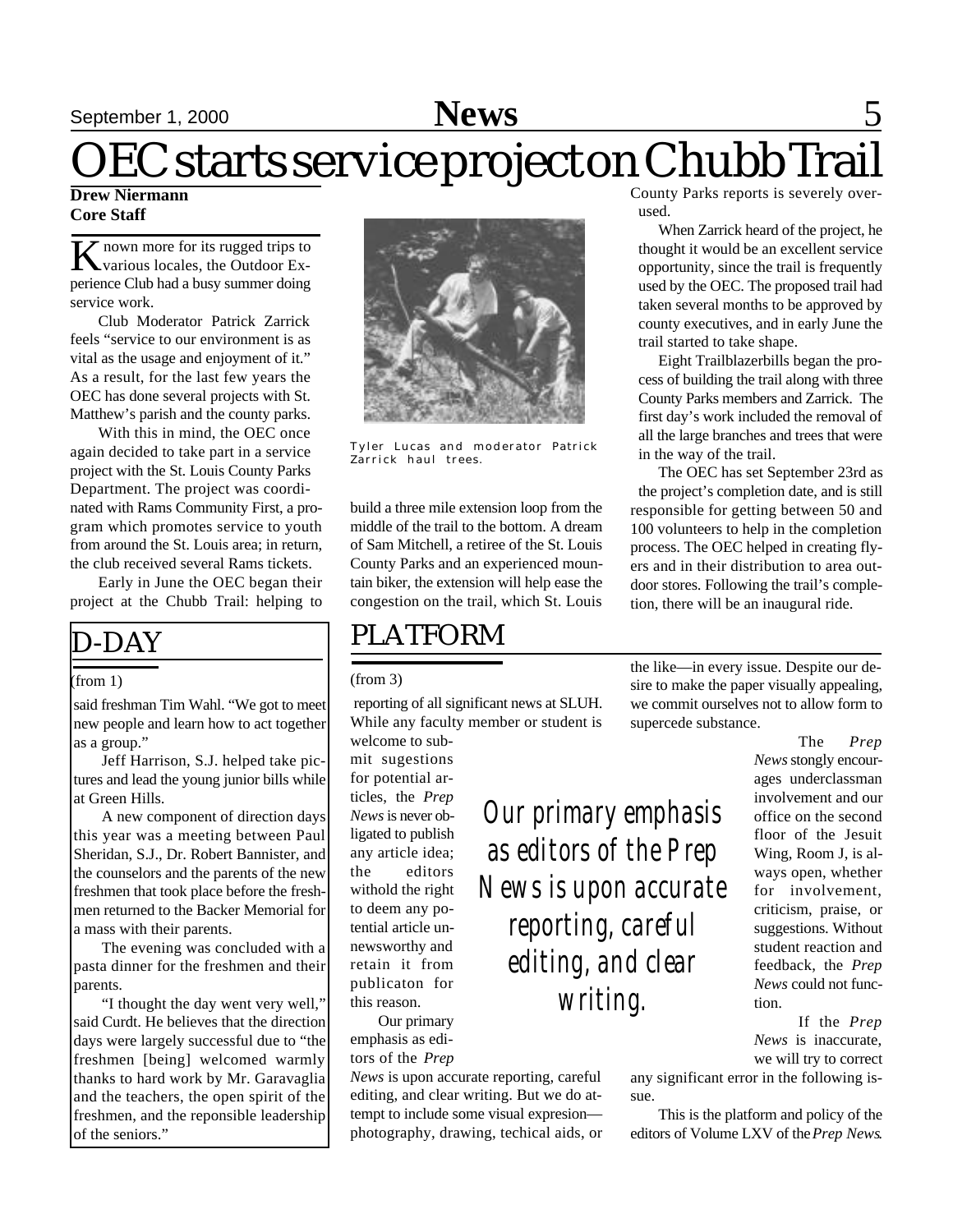### 6 **News** September 1, 2000 SHEAHAN

#### (from 1)

ing diligently and establishing a career path that few can match in terms of success.

"He was definitely a workaholic," said longtime friend Hagan, "in the office every night, on Saturdays and Sundays, too."

After twelve years as principal, this work ethic led to Sheahan's promotion to Provincial General of the Missouri Province, which includes Missouri, Kansas, and Colorado. His six-year term in this position was marked by sweeping changes in the Jesuit order, necessitated by the declining number of young men enrolling in the order. Sheahan was forced to close several long-standing seminaries as a result.

"He had to make some major changes," said Hagan. "That seminary he had to close in Florissant was 150 years old."

After his term ended, Sheahan was made rector of prestigious Regis University, a Jesuit institution, a position he held for only a few years before being called upon for the most important service of his career. He was sent to Rome, where he spent over ten years serving as the assistant to the Superior General, the man in charge of all Jesuits in the United States and Canada. "He was in charge of correspondence, so every message sent to the Superior for ten years passed over his desk," said Hagan.

 After his time in Rome, Sheahan's humility became as apparent as his greatness, as he moved without complaint from his powerful position in Rome back to St. Louis to assume the role of Assistant Provincial of the Missouri Province.

"He left his glamorous position in Rome without complaint to shuffle papers again back in the Midwest," said current Assistant Provincial Phil Steele, S.J. "That's just the kind of man that he was."

 The creation of DeSmet High School can even be indirectly attributed to Sheahan's decisions as the principal of SLUH. In the early sixties, Sheahan was forced to reject so many worthy student applicants for admission to SLUH that he was considering expanding the school to accommodate up to 1600 students.

"He had the personal responsibility of turning students down, and he hated it," said Hagan.

 However, his visits to other comparably large Jesuit high schools convinced him that something would be lost from the comfortable atmosphere that resulted from SLUH's traditional size, so he instead recommended that a new Jesuit high school be built in the region. Thus the idea for DeSmet was born.

 His legacy at SLUH is as impresive as anyone's, and listing all of his accomplishments is virtually impossible.

"He's absolutely the architect of our school as we know it today," said theology teacher Ralph Houlihan, S.J.

In his twelve years as principal, Sheahan oversaw the construction of the first theater, gym, and library; the introduction of Chinese, Russian, and Biology to the curriculum; the founding of the instrumental music program and the fine arts department; the institution of the demerit card system and the work-grant program; and the institution of the departmental organization of teachers and curriculums.

He also encouraged the first major influx of lay teachers into the faculty by guaranteeing their job security for the first time in SLUH history. He significantly improved life for the faculty by establishing a set pay scale and a retirement plan; before the standardized pay scale, each faculty member had to negotiate his or her salary individually, making it was significantly more difficult to make a living teaching at SLUH.

"Before [Sheahan], there were maybe four or five lay faculty members, and half of them were coaches," said Bannister. "He saw some major changes at SLUH."

Sheahan hired several lay teachers in this manner who became as much an institution at SLUH as he was, including current principal Robert Bannister, theater director Joe Schulte, French teacher Dick Keefe, and counselor Jim Murphy.

Sheahan is remembered as much for

his human touch and his virtues as a member of the Society of Jesus as he was for his many and varied accomplishments.

Theology teacher Jim Knapp had just joined the seminary at age 18 when the Provincial Sheahan met with every scholastic at the school. Initially intimidated by the meeting, Knapp was amazed at Sheahan's ability to put him at ease.

"My best friend had left the seminary the week before, and the first thing Sheahan said to me was, 'I heard your friend just left. How are you doing?'" said Knapp. "It was amazing how he really cared about everyone."

Everyone who knew Sheahan seems to remember him as a deeply respected man who managed to maintain an intimate rapport with those he worked with.

"If you came to him with a problem he'd give you an honest answer in a very firm manner," said registrar Helen Klenklen, who served as Sheahan's secretary for six years at SLUH. "If I made a mistake I'd definitely hear about it in a nice way."

"He was a good man," said Hagan. "I wish we had more like him."

Bannister, who was probably as close to Sheahan as anyone other than Hagan, had even higher praise.

"He was brilliant, kind, humble, and holy," said Bannister. "If I ever really knew a saint, it was Gerry."

#### **ROBBERY**

(from 2)

of over 5000 books in the cafeteria with a contingent of 20 mothers each day. Volunteer SLUH mothers guided students through the labyrinth of tables to the appropriate books.

The two sales fed off of each other, as students could redeem NHS credit for new books as well as used. Hylla said that the success of the used book sale fluctuates very little, since many prefer to buy new books regardless of the price. The new book sale profit numbers are still being calculated, as the NHS and the new book sale's accounts were grouped together. Students who still have NHS credit left over will be compensated.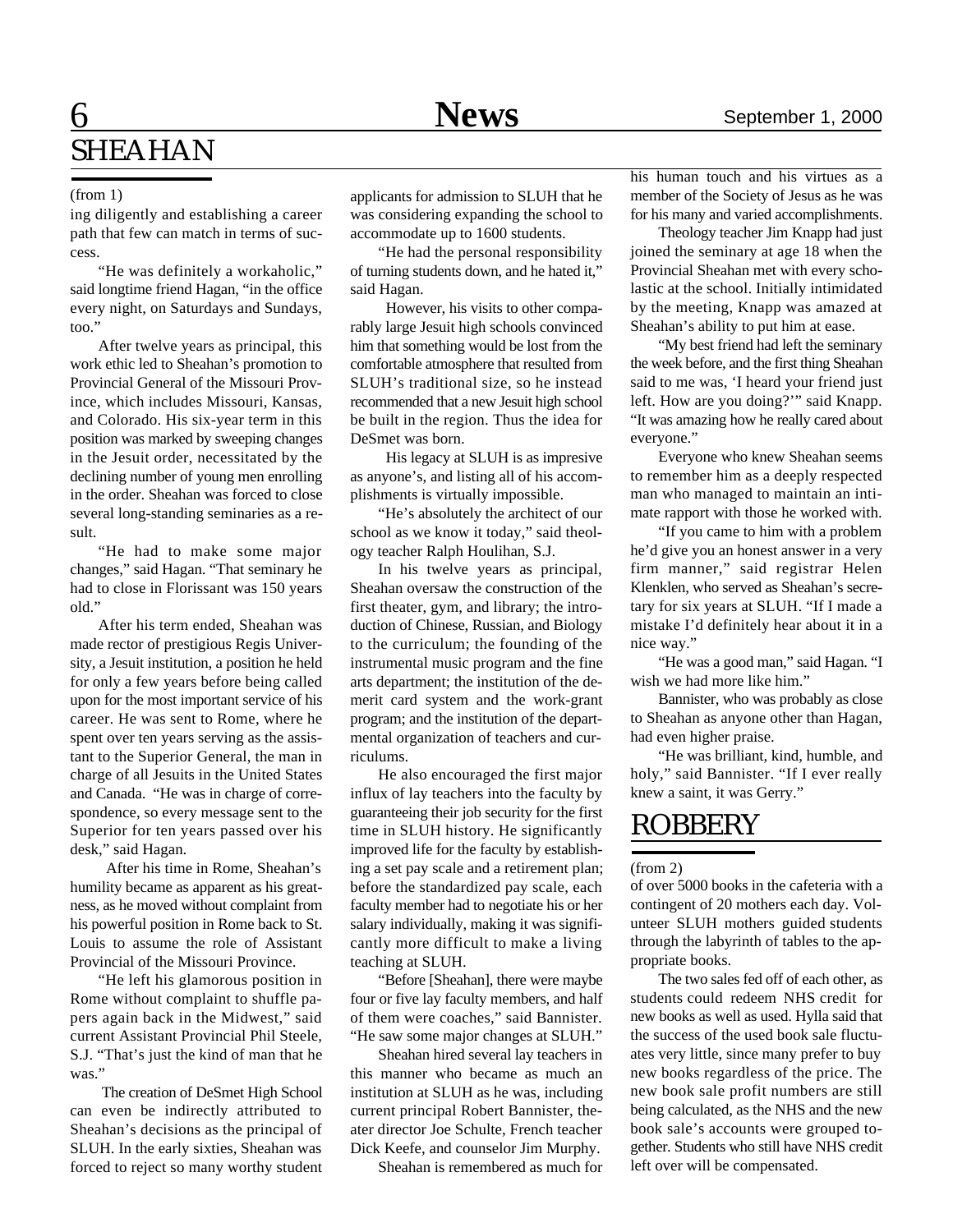

### *Department*

#### **Joe Potwora Reporter**

The SLUH English Department has a<br>fresh talent on its staff. His name is The SLUH English Department has a Miles Grier, named after the great Miles Davis, the musician from the East St. Louis area.

As a child, Mr. Grier grew up with

music. At age three he was singing Michael Jackson's "Rock with You." One of the biggest moments for him was at an outdoor Jazz Festival back in Cincinnati, his hometown. He was able to sing



with some of the more respected Jazz singers in the Cincinnati area, which was a great honor for him.

Last summer, he took on a job in New York working for an investment bank as an equity researcher. Grier found that this environment did not suit him because he could not attain the level of excitement he could in a classroom.

He teaches two sections of juniors in this, his first year teaching.

As a youth in Cincinnati, he attended St. Xavier High School, a Jesuit institution. He moved to St. Louis five years ago for his undergraduate work at Washington University, where he graduated in May 2000 with a bachelor's degree in English.

While still in college, his professor recommended many schools, including SLUH, which caught his attention. Later, Grier says, when he learned he was selected to teach at SLUH, he "was very enthused at the opportunity. . .because it was where (he) wanted to start (his) teaching career."

September 1, 2000 **News** 7

*Tom Finan: History Kevin Nelsted: and Theology*

#### **Tom Holzaurer Reporter**

**H** aving spent the past year finalizing<br>his research for a Ph.D. in Medieval T aving spent the past year finalizing Irish Church History at Trinity College in Dublin, Ireland, new faculty member Tom Finan is well-positioned for teaching both freshman history and junior theology.

After earn-

ing his bachelor's degree at the University of Missouri-Columbia and his master's degree from the University of Chicago, Finan attended Catholic University of



America to work on his Ph. D., which he will finish this November.

Finan's chance to study at Trinity came after he won a Rotary Club Scholarship. While there, he spent the majority of his time researching Classical Irish manuscripts.

When he wasn't researching and translating, he would go with his wife through the beautiful Irish countryside, where the weather is very much like St. Louis' in early spring.

While living in Ireland, Finan found many opportunities to compare it with the United States. For instance, Finan noted that there are many differences in trying to purchase goods, as Ireland lacks stores that are open 24 hours. "Shops are smaller and they're not open all day," he stated, "so you have to get things at a certain time or not at all. You can only buy milk on Saturday."

One of the more difficult adjustments Finan faced during his year abroad concerned the seasons: in the winter, the sun rises at 9 a.m. and sets at 2 p.m., while in **Dan Lawo and Kevin Moore** *Chemistry*

**Reporter, Core Staff** fter growing up on the plains of

A fter growing up on the plains of<br>Billings, Montana, Kevin Nelstead has come to SLUH to be a chemistry teacher.

Nelstead lived in Billings for most of his childhood, going to high school there and staying very

active in his church. He still visits his hometown frequently.

Nelstead attended six colleges and enjoyed all of them, recently receiving his teaching certificate at the



University of Missouri-St. Louis (UMSL). His best memories were probably at Washington State. "I'll never forget the great friendships I made at that school," Nelstead said. It was also there where he earned his Master's Degree.

Nelstead worked at the National Imagery and Mapping Agency in St. Louis for 12 years. Although he liked the job, he "was looking for something...in a more serving compacity." This decision led him to decide to become a teacher; he is now underway on his first year teaching. "So far SLUH has been great for me," said Nelstead. "I love the faculty, and the students are just great."

He has lived in St. Louis since 1988 and has been raising a family of four kids ranging from three to ten years of age. He loves the city and has many friends here. While he likes St. Louis and has had a positive first week of teaching, he will be teaching at SLUH for only one year. Next year he will be leaving for Bucharest, Romania, where he will teach science at a small mission school.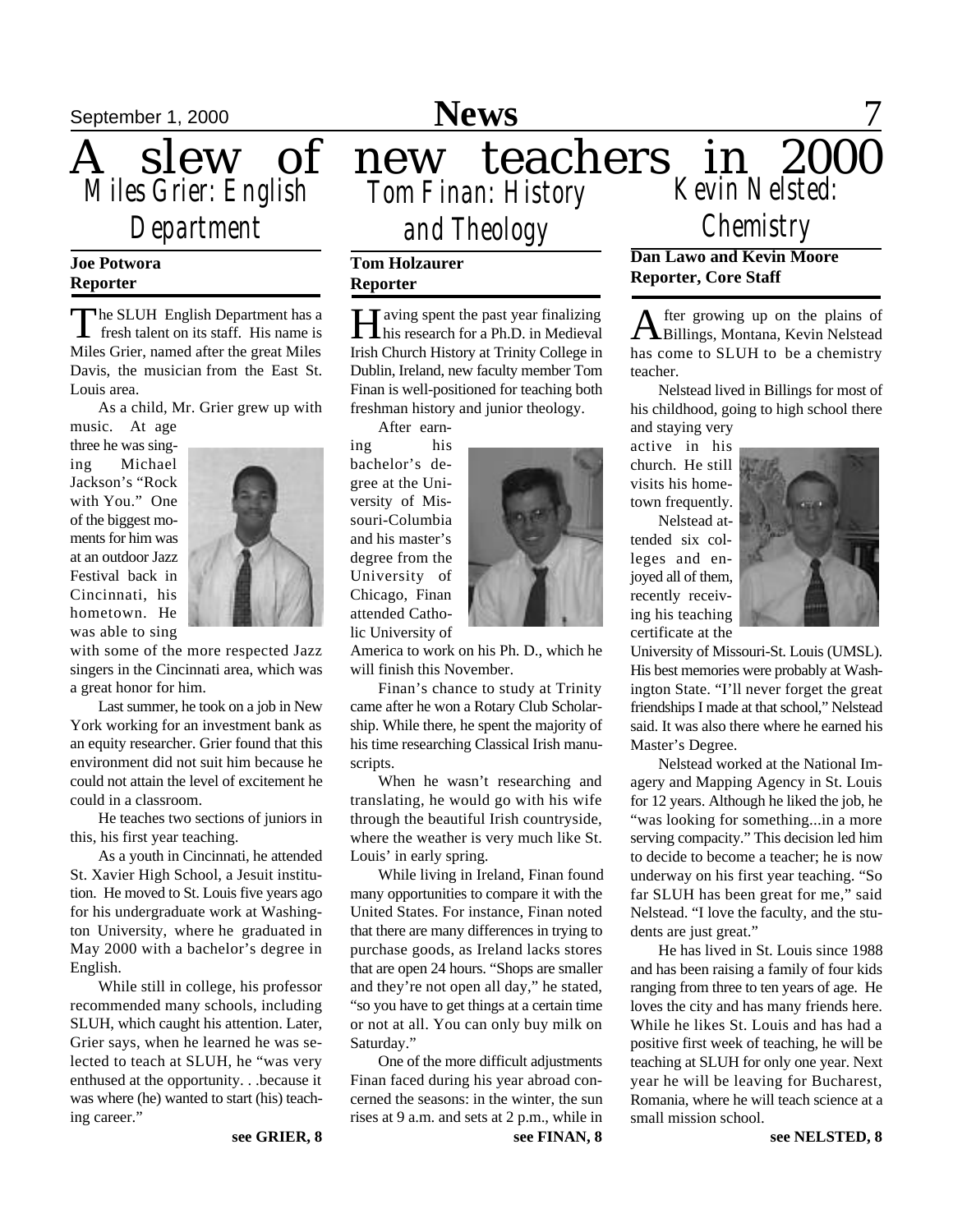### **8** September 1, 2000 Nightbeat: Gridbills stumble against Pats

#### **Matt Snively, Shawn Furey Assistant Sports Editor, Reporter**

In the thick night air Thursday night at<br>SLUH stadium, the SLUH Jr. Billiken n the thick night air Thursday night at football team valiantly battled the Patriots of Parkway South. In a hard fought match, the Gridbills were overcome 17-14 in a game that came down to the wire.

The Bills came out slowly, falling behind 3-0 in the first quarter as their offense struggled to convert on any opportunities. Things continued to worsen as South's running game relentlessly pounded away at the SLUH defense, scoring again before time expired at the half. Going into halftime, the Gridbills were faced with a 10-0 deficit.

Scoring picked up in the second half,

#### GRIER

#### (from 7)

On the atmosphere here at the U. High, he said, "the students are lively and the classes are full of energy." Also, he was very excited to see that his English students shared his level of energy.

He then stated with a grin, "I'll see what I think of the students' intellectual abilities after the first round of tests and papers."

The main goal of his classes is to create a better reader—someone who can identify an author's intentions, while at the same time understanding what symbols and objects mean in a larger context.

Regarding his new colleagues he said, "I love the English Department." He enjoys the department's "witty behavior," and the fact they "are excellent scholars of Literature and fine people to be around."

His plans for the near future are to teach. He also dreams of becoming a lecturer at colleges of his choice because he feels he can expand himself to a larger audience with this "mobile classroom." He hopes to enjoy his time here and to teach well.



The Jr. Bills grapple with the Patriots and the heat.

as SLUH's Zach Schmitt scored on a five-yard run after Matt Sinclair recovered a Patriot fumble, slicing the Patriot lead to three. As the game progressed, raucous fan support helped the SLUH defense to hold South on numerous scoring opportunities.

Said junior Adam Seibenman, "The crowd was unbelievable, and they helped

#### FINAN

(from 7)

the summer, it rises at 4 a.m. and sets around 11 p.m.

Although he found many contrasts between Irish and American life, he also found interesting similarities. He offered, "My friends said they could tape some television shows for me if I wanted, and even though I don't watch 'Friends,' it was on three times a day there." He adds that this—and the fact that you can eat at an Irish McDonalds—"shows how much America has influenced the world."

One special moment on the Emerald Isle occoured when Finan literally walked into Gabriel Byrne in a bookstore. A famous Irish actor, Byrne has appeared in the American films "The Usual Suspects" and Arnold Schwarznegger's "End of Days." Finan also met The Edge, a member of the band U2.

Besides all of his research, Finan thinks that the most valuable thing he took away from his residence was the experience of living in a foreign country and seeing that the way things are done in the U.S. is not the only way they can be done. the defense more than they know. We look forward to that kind of support all year."

However, the fans could not carry the team forever, as South added a late touchdown that seemed to squash any hope of a comeback. Not to be outdone, quarterback Tim Vreeland led the Jr. Bills downfield in a last ditch attempt to make a comeback, and his efforts paid off when Dan Chik caught a touchdown pass that again pulled the Bills within grasp of a victory. However, three failed onside kick attempts and one South first down later, the Patriots were able to run out the clock, snuffing the SLUH comeback.

Sinclair reflected on the setback by saying "Losing this one is tough, but a lot of positives came out of this game...and nobody wins the tournament who enters undefeated."

He also enjoyed working with the various people he encountered during his research, many of whom he still keeps in contact with via e-mail.

### NELSTEAD

#### (from 7)

"I have taken two trips to Romania, and I started to plan service activities there." Nelstead became involved with service trips to Romania through his church, which has sent workers to Romania since 1989.

"I want to teach in Romania. . .and this (teaching at SLUH) is one of the steps in that process," said Nelstead. Nelstead and his family will move to Romania to teach for an initial commitment of three years, but he says his "hope is to be over there for the rest of (his) teaching career." However, Nelstead says that he will probably bring his family back to the U.S. when he retires.

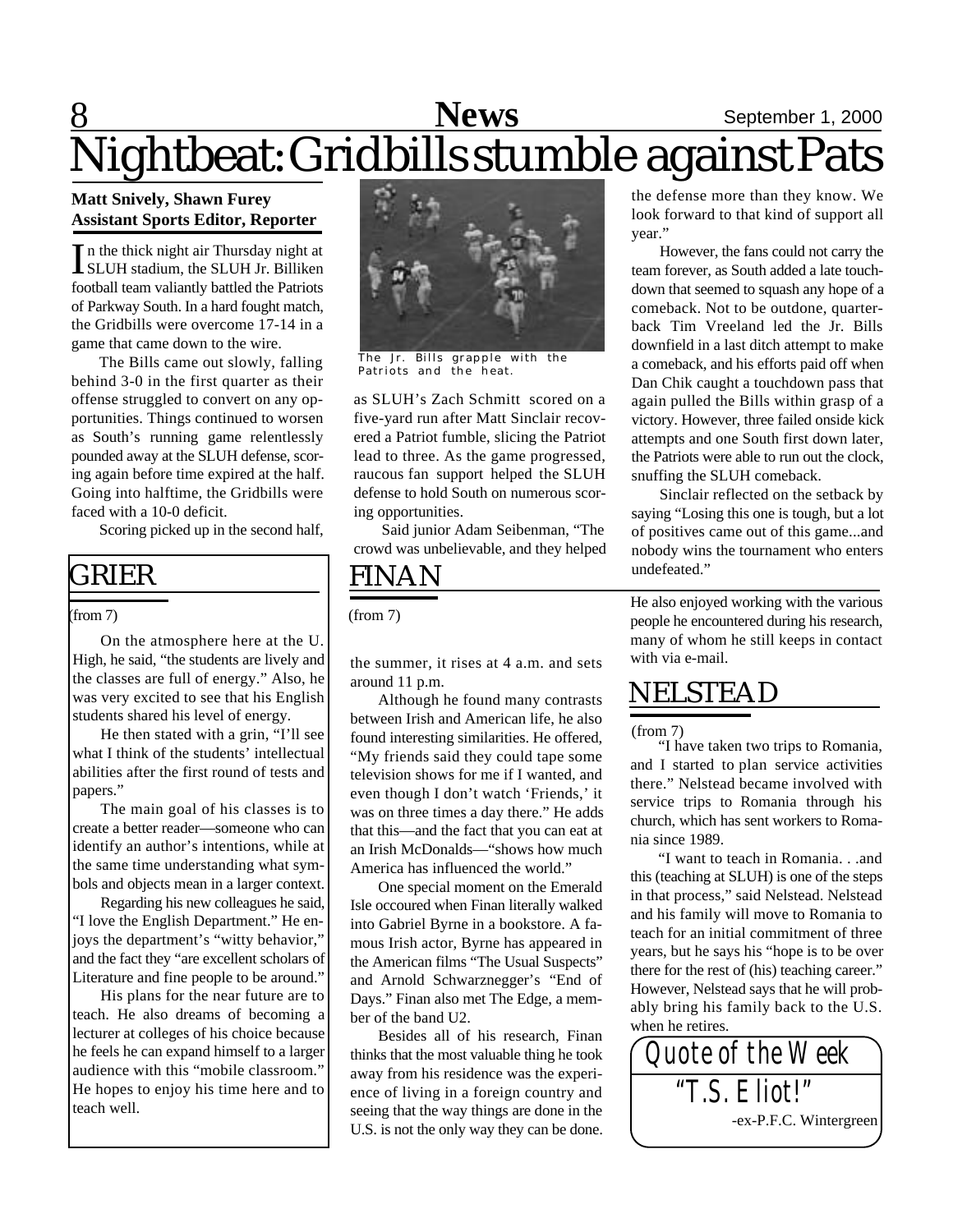### Soccerbills ask not what they can do for JFK

#### **Tony Albright and Mike Gau Reporters**

D espite returning only eight players from the 1999 state finalist soccer team, the Junior Bills appear fired up and ready to make another run at the state title. A preseason poll by Fox Sports ranks the Soccerbills as the fifth best team in the nation, an honor which will be a difficult task for the boys to live up to.

Senior midfielder Kevin McCarthy is confident that the team can handle the high expectations following their second place finish, stating, "The sky is the limit" for the team this year. If that quote sounds familiar, it is because a major St. Louis newspaper took Kevin's sparkling confidence and turned it into the headline for the SLUH preseason article.

The eight returners from a year ago fit together nicely, so they should not skip a beat after last season's success. Led by goalkeeper Mark Valdez, voted the best in the state last year, along with the rock solid combination of Stan Simek and Kyle Ottwell in the defense, goals will be a luxury hard to come by for the opposition. Look for James Twellman to lead Missouri in goals, as well as fouls suffered. The midfield will also perform well, with Kevin McCarthy and sophomore sensation Frank Simek holding down the center.

The Martelbills feature a plethora of underclassmen to complement the experience of the returners. The team has three freshmen and six sophomores, making this one of the youngest teams in recent memory. But the amazing skill of these youngsters will more than make up for what they lack in experience, as their ballhandling acrobatics will surely score some goals this season.

In their first match of the season, the Jr. Bills took on the Celts of JFK. The fan support was what would be expected of a SLUH sporting event, as the rowdy spectators made a ruckus during the entire game. One of the two main cheers during the game consisted of the SLUH version of the terrible song, "Who Let the Dogs Out?" The other was the obnoxious clamor of the Jr. Bills' faithful whenever the innocent JFK cheerleaders attempted to do a cheer, drowning them out completely with an ear-splitting symphony of shouts and screams. Even the JFK cheerleaders were impressed by the Jr. Billiken spirit.

The game itself was not much of a contest, as James finished off a Timmy Fetter cross with a beautiful scissor kick less than five minutes into the match. Only moments later, it was Twellman doing the crossing, finding sophomore

**see SOCCER, 12**

### Water Polo starts season with 1st match tonight

#### **Jeff Dueker Reporter**

Water Polo 2000 promises to be a season to remember. The combination of strong, experienced seniors and an unusually powerful cadre of underclassmen should prove the SLUH team a step above the rest. This polo team, however, will have to overcome the serious disadvantage of not having a home pool readily available to them. The beloved Forest Park Community College pool is unavailable for the entire season.

"We've been practicing all over," said Varsity Coach Charlie Busenhart. The teams have had to use the facilities at John Burroughs, MICDS, and Affton to get their practices in.

Busenhart adds, "The players have to adjust to a new biological clock this year: school, homework, then practice." This inconvience should not affect the play of the Polobills, but it still takes some adjustment. Busenhart also remarked on this

year's starters, but he is still unsure about who will fill a couple of starting spots.

"We are sure of Charlie Maitz, Brien Rea, Zach Hartwig, and Greg Auffenberg," said Busenhart. The rest of the decisions will hopefully come before the start of the season. Although the team itself is still under construction, its goals for the season are still the same.

"We have the talent to play in the championship game this year," boasts Busenhart. "But the real test," he adds, "will be MICDS (ranked first by coaches) and the first three games of the season," in which the polo team will take on Parkway South, Lafayette, and Marquette.

But no polo team is complete without the B-team and Freshman team. Coach Baudendistel, when questioned about the predicted performance of these teams, replied with a straightforward, confident answer: "Well, they're good." He then offered details about the teams, mentioning that "this B-team is the best B-team I've seen, and this is my sixth year coaching B-teams here."

"Also," he added, "nine of the ten sophomores played in the summer," commending, "that really helps." But by far the biggest surprise was the large freshman turnout.

"I didn't even have to recruit from Direction Days this time," joked Coach Baudendistel. "But the amazing part was that eight incoming freshman had previous polo experience, shattering the old record of five freshman." With that, SLUH wishes the water polo teams good luck during the 2000 season. For further information about games, consult the schedule, or just ask the coaches or players.

This season will have an exciting start, so be sure not to miss those games, especially the Parkway South game this Friday at Parkway South, with the Bgame starting at 4 and Varsity at 5.

Everyone is also encouraged to check out the Water Polo article printed in the *South Post*, a copy of which is posted on the bulletin board outside of the cafeteria.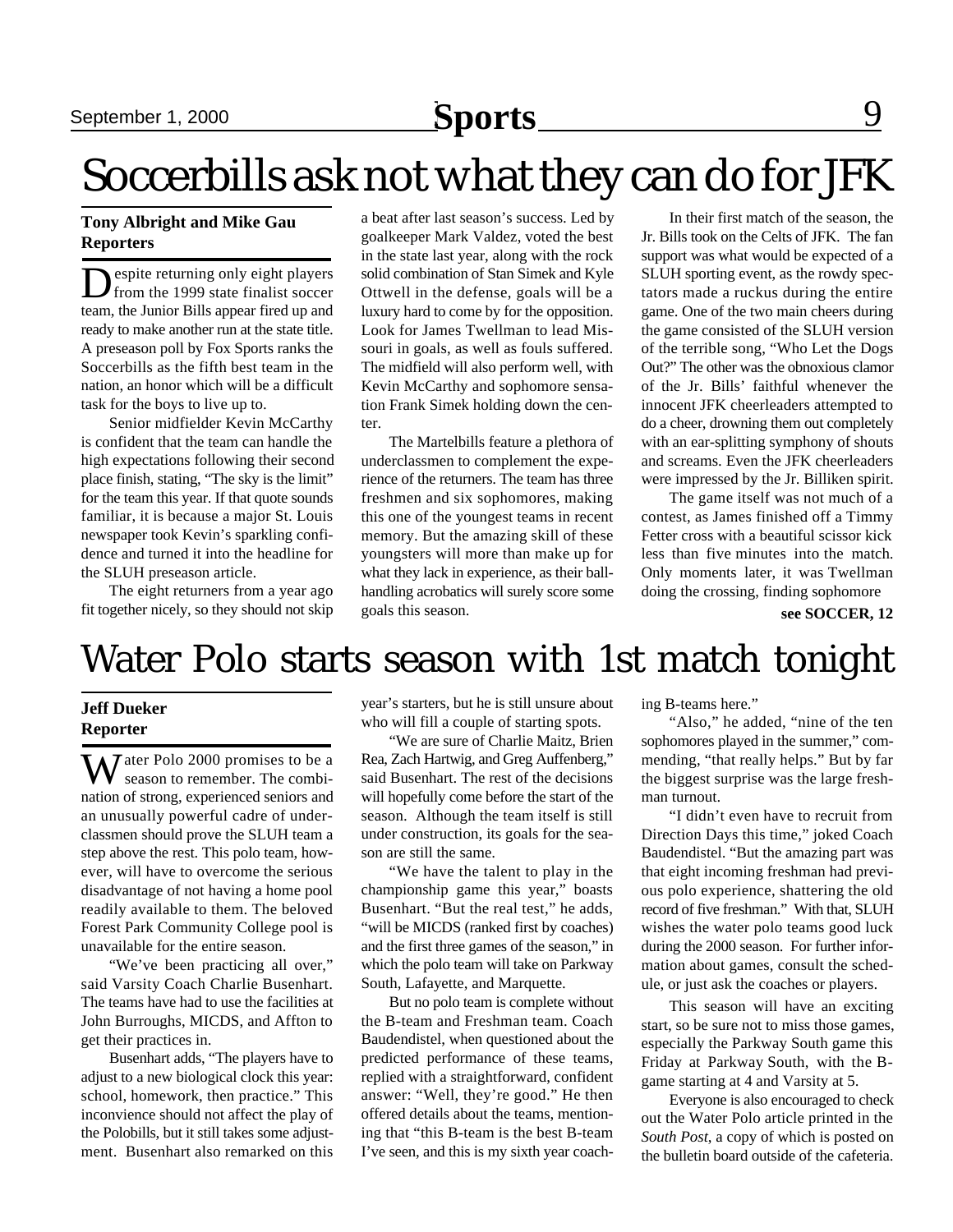### 10 **News** September 1, 2000

# Footbills prepare for a rowdy

#### **Shawn Furey Reporter**

In the waning weeks of the 1999 foot-<br>
Lall season, the Junior Bills pulled out ball season, the Junior Bills pulled out some big wins in key games and seemed headed to play for the state title at the TWA dome. They even went so far as to practice their game on the turf at Rams Park. Sadly, a tough loss to eventual state champs Mehlville in the state semifinal prevented them from competing for the championship. The Junior Bills 2000 football team loks to finish the job this season.

With school starting later than usual this year it may seem as though the season is starting before the boys have had much time to prepare. However, the Gridbills have been working hard for weeks before classes started. Enduring practices in sweltering heat, sometimes more than one per day, the team has gotten its fire back and has managed to stay healthy and focused. The players can hardly wait to get to work in their first game against Parkway South.

In order to get the team some game experience before the season, Coach



Joe Billiken struts his stuff

Kornfeld arranged a Jamboree with Washington and Lindbergh. It served as an opportunity for the team to face some real opponents before the opening game. Kornfeld expressed approval of the arrangement, saying, "I was real happy with how it went. I am going to look to (have Jamborees) again in future years."

Another game simulation that the players ran was the annual Blue-White Game. The intra-team scrimmage gives the coaches a great opportunity to see the players in a game situation.

So far as the upcomoing season goes, the Junior Bills are incredibly optimistic. Resident bruiser Matt Sinclair said, "With Timmy Vreeland at quarterback and our strong defense, I expect nothing less than a state title."

Co-captain Zach Schmitt said "I am just going to try to run the ball hard, which will open up our great passing game."

Younger players, too, displayed confidence in Junior Billiken strength. Junior Adam Siebenmann said, "The season should be fun, especially toward the CBC game."

The attitude of the team should assure the entire student body that we are in for a fun year watching the football team. They will play hard, smart football. Come and see this team show you that for which they have trained so hard.

### Harrierbills plan to run opponents down

#### **Matt Snively Assistant Sports Editor**

It is hard to imagine that this year's cross<br>country team would be able to top the country team would be able to top the level of success achieved by last year's state champion team, especially as last year's team was dominated by seniors, but the HarrierBills have no plans of letting up on the competition this season.

"We plan on picking up right where we left off, " asserts Senior captain Dan Leinauer. "I know we have some toplevel talent this year and we could do great things."

Along with Leinauer, Seniors Dave Godar and Ryan Hatch lead the team as captains. Chris Cruise, Jason Roehr, and Raj Joseph will also provide senior leadership for this relatively inexperienced team. Only Hatch and Leinauer ran in the state meet last year, and they will also rely on support from up-and-coming Juniors John Parr, Tom O'Brien, and Pat Leinauer. Sophomores Drew Knobloch and Peter Schaefer are also prepared to step up and carry part of the scoring burden.

The team is not looking for success at solely the top level, however. The freshman and JV teams are not forgotten, as they are the foundation for future teams is laid here every year.

The coaching staff has changed as well. Besides stalwart Head Coach Jim Linhares and his ever-present assistants Pat Hamil, Rob Behm, and Tom Flannigan, an addition to the staff was made this year. Former SLUH student and new teacher Tim Chik returns to the cross country team, only this time as a mentor.

The positive feeling that surrounds the team has reached the coaches as well. Mr. Flannigan notes, "We're really excited this year to try and match the success of last year's team."

The HarrierBills are not the only ones who feel optimistic about their ability to succeed this year. They were recently featured in the *Suburban Journal* in an article that will draw the attention of other teams. Since SLUH won the state title last year, many of the teams they beat on their amazing run to state will be gunning especially for SLUH.

Captain Dave Godar summarizes this sentiment perfectly, saying, "Even though there is a lot of tough competition this year, we still have enough talent to make another run at the state title."

The team starts on its quest this Tuesday at McNair Park in the First Capital Invitational. Races start at 4:00, and fan support will be appreciated.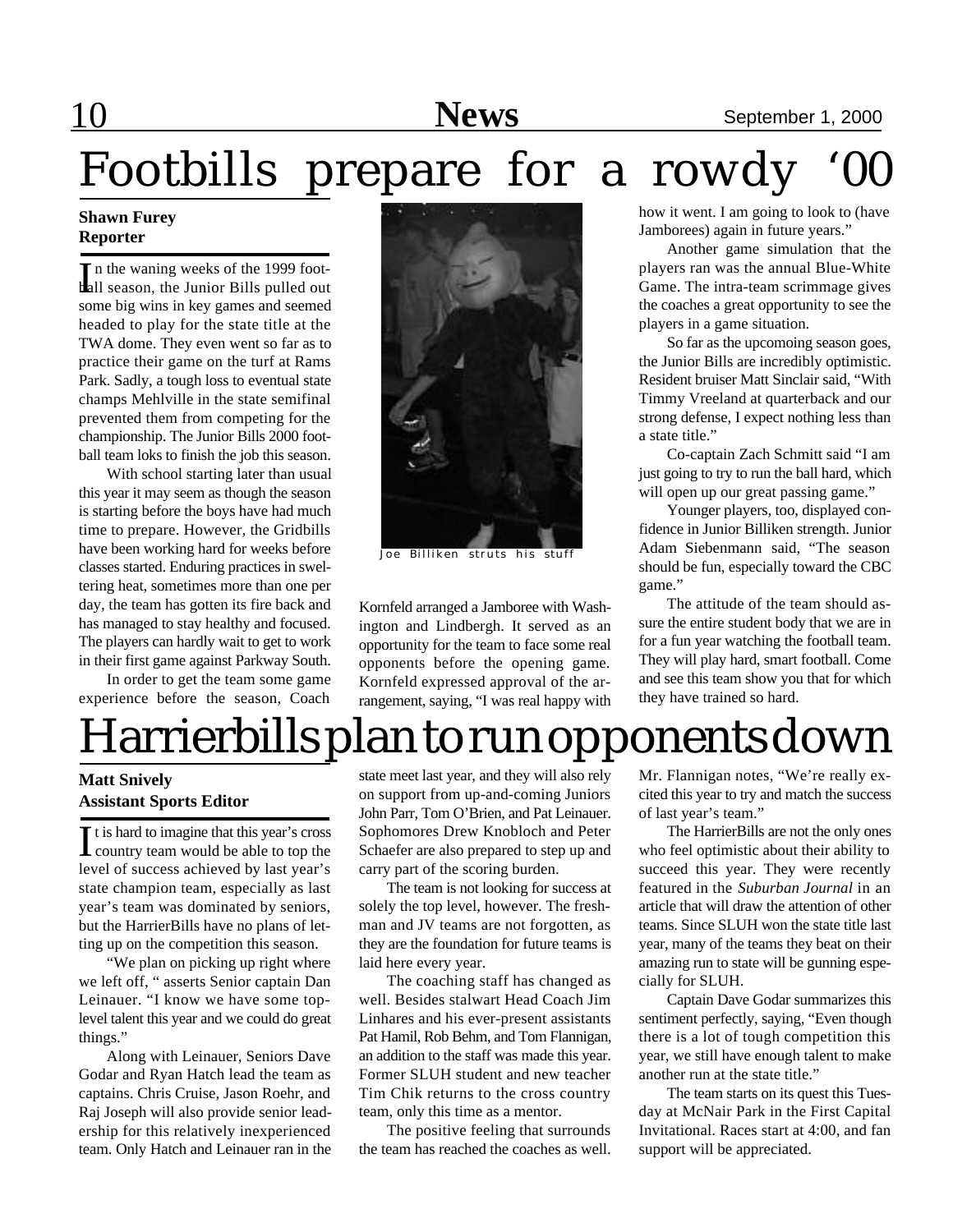### September 1, 2000 **Feature** 11 D-Days: 20 years of freshman frivolity

#### **Justin Austermann Features Editor**

Every August, groups of incoming<br>freshmen gather to experience their freshmen gather to experience their first real taste of SLUH. Nervous and shy at first, most freshmen are reluctant even

to join hands for the first teambuilding initiative. But by the conclusion of this one remarkable "Direction Day," these same freshmen are confident enough to dive headfirst into the expectant hands of their peers. A good idea? Sure. A testament to the lessons and friendships created that day? Absolutely.

The first Direction Day took place in the fall of 1980, thanks to the efforts of the pastoral program and Thomas Valiquette, S.J., then freshman class moderator. The goals were to "welcome the class, introduce them to their classmates, faculty, and senior advisors, and just to have a good time," according to one of the current Direction Day organizers, Rob Garavaglia.

These goals have remained the same for two decades.

Though the goals have not changed, the day itself certainly has. Phillip Steele, S.J., instrumental in the development of Direction Day from 1981 to 1993, recalls that early Direction Days involved a strenuous ropes course at Tower Grove Park. The course focused on teamwork and trust. When certification for the moderately dangerous course became too complicated, SLUH constructed its own ropes course at Green Hills, the current home of Direction Day. As years passed and incoming classes presumably became wimpier, *that* course became a liability and organizers sought other means of teambuilding. No longer would freshmen be initiated by falling off a twelve foot

wall. Too bad.

The current program's "trust initiatives" are the work of Dan See, who has worked on Direction Day on and off since 1988. Prior to his work at SLUH, See worked for ten years leading group initiatives. The activities emphasize trust and cooperation, gradually increasing in difficulty as the day progresses.

Don't misunderstand. Just because they won't break any bones doesn't mean danger doesn't still lurk around every corner at Green Hills. See is quick to warn

Drawing by Mike Garcia

.

even one night spent in SLUH classrooms. Perhaps that year freshmen were introduced to each other (and their classroom) better than they may have hoped. Two years ago, Paul Sheridan, S.J. began a new tradition of ending the day with a mass and dinner attended by the freshmen parents.

By the time it is all over, most freshmen are willing to pass up even the chance to sleep on a classroom floor. All they want to do is go home to their beds, while visions of Billikens dance in their heads...

rection Days have

ended with campouts at Green Hills, and

nothing a SLUH freshmen cannot handle. One constant feature of Direction Day has been its senior leaders, many of whom go on to be advisors in the freshman homerooms. Though faculty members plan and supervise activities, much of the day's success depends on its senior leaders, who provide assistance and encouragement. This success is hard to measure but easy to see. When almost every egg breaks after being dropped out the window of room M209, the day is hardly a failure. The excitement of working together as a class for the first time is an achievment unmatched by even the best-designed eggparachute. Former Di-

inexperienced freshmen about the sharkinfested "Turtle-Crossing" and the harmful effects of radio-activity in "Remote Control." Parents, do not worry: it is